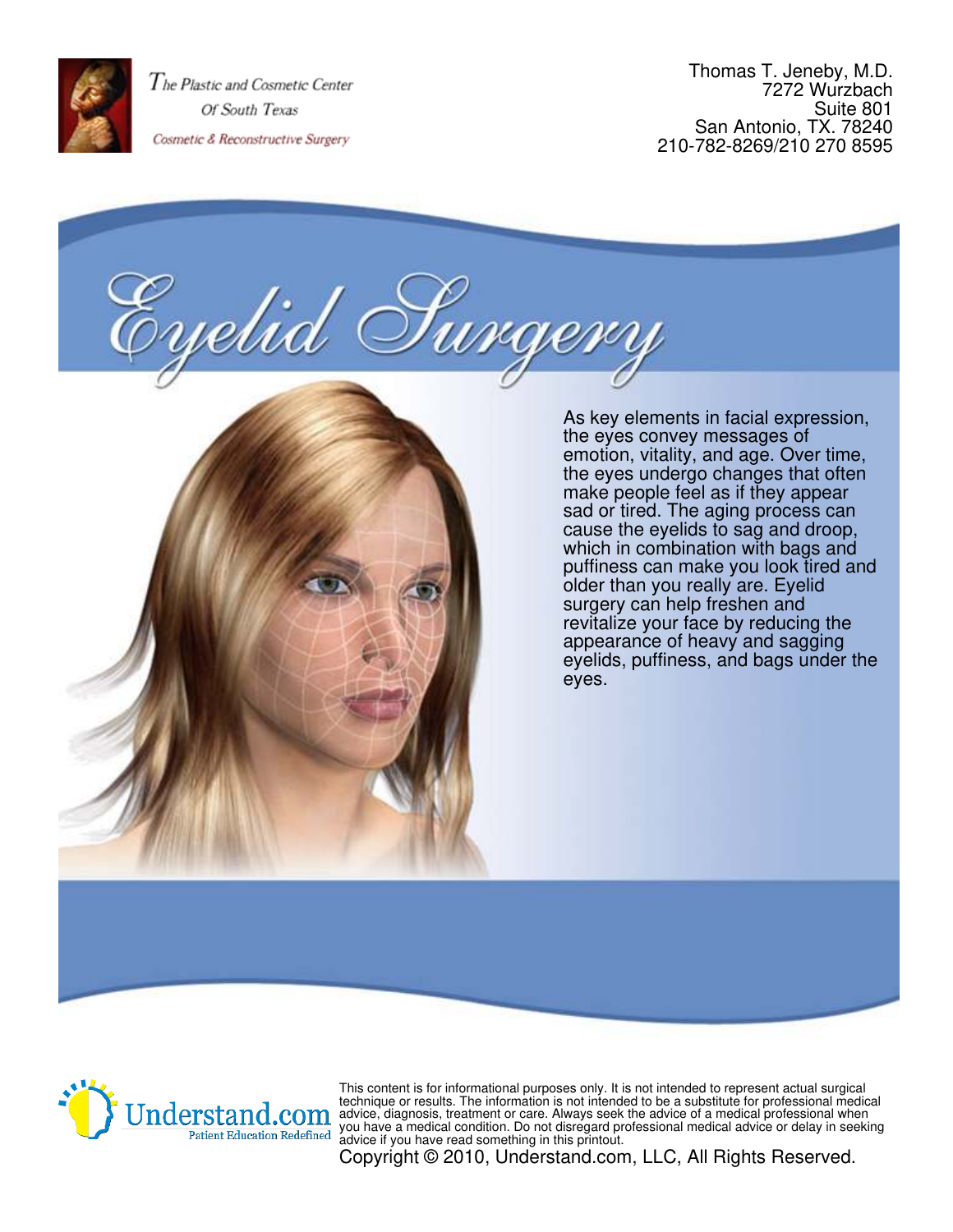

Thomas T. Jeneby, M.D. 7272 Wurzbach Suite 801 San Antonio, TX. 78240 210-782-8269/210 270 8595





# **Upper Eyelid Surgery Introduction**

As key elements in facial expression, the eyes convey messages of emotion, vitality, and age. Over time, the eyes undergo changes that often make people feel as if they appear sad or tired. The aging process can cause the eyelids to sag and droop, which in combination with bags and puffiness can make you look tired and older than you really are. Eyelid surgery can help freshen and revitalize your face by reducing the appearance of heavy and sagging eyelids, puffiness, and bags under the eyes.

## **What Causes Eyelids to Change?**

Before you understand how eyelid surgery works, it is important to understand the underlying structure of the eyelids. Like the rest of the face, eyelids are composed of layers of skin, muscle, and fat. With time, age and environmental factors like sun damage, cause the skin's support network in the dermis to break down. As a result, the skin loses its structure and elasticity and becomes lax.

The muscle layers also weaken, which with the skin's loss of elasticity and the effects of gravity, cause the eyelids to droop and sag. Fat deposits normally give eyelids a full appearance. However, fat too is depleted over time and shifts in response to weakened, sagging muscles, which results in puffiness and bags around the eyes. While eyelid surgery addresses these problems, the procedure cannot correct crow's feet, dark circles under the eyes, or sagging eyebrows. In these instances, eyelid surgery performed with other procedures may produce better results.



This content is for informational purposes only. It is not intended to represent actual surgical technique or results. The information is not intended to be a substitute for professional medical advice, diagnosis, treatment or care. Always seek the advice of a medical professional when you have a medical condition. Do not disregard professional medical advice or delay in seeking advice if you have read something in this printout.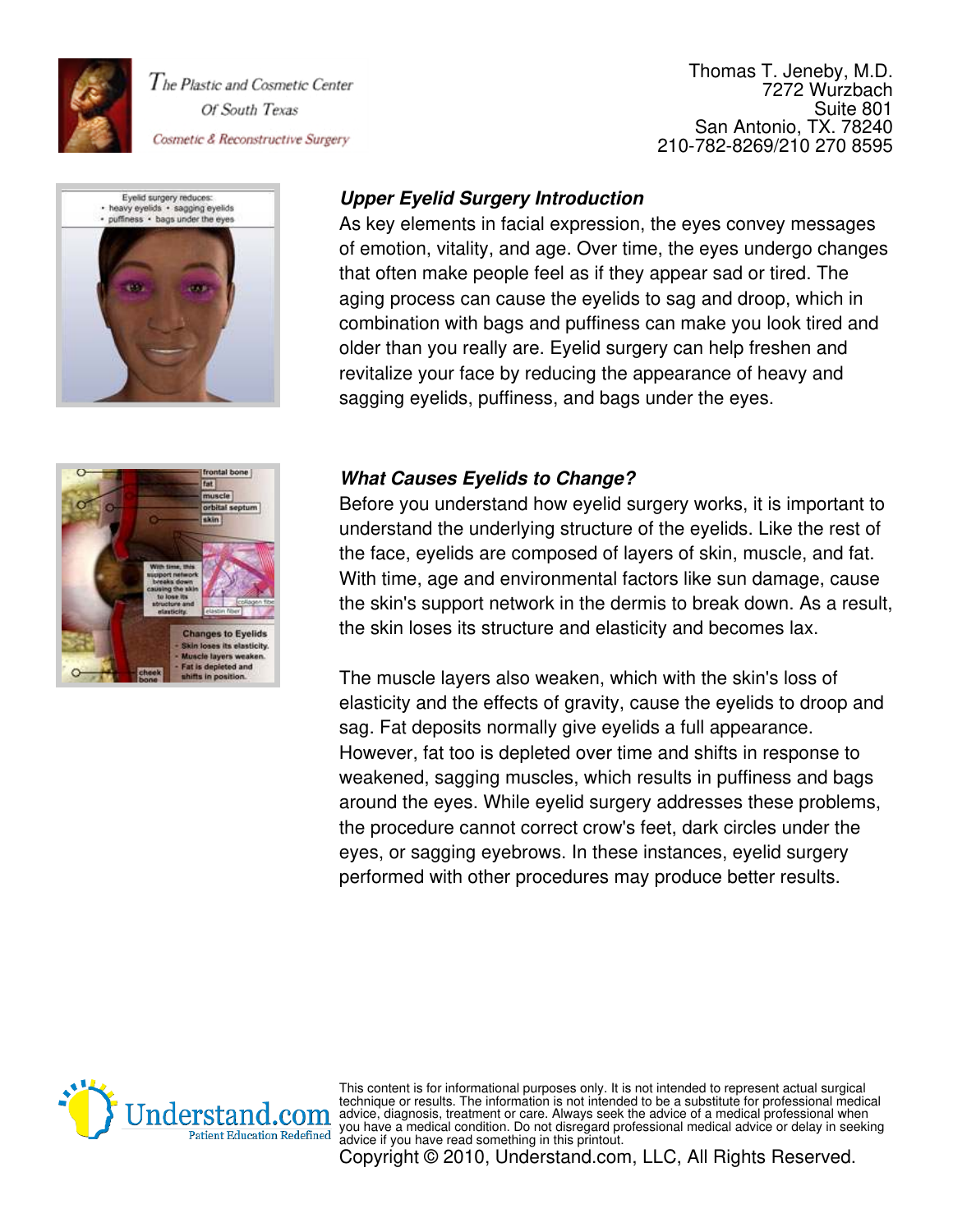

Thomas T. Jeneby, M.D. 7272 Wurzbach Suite 801 San Antonio, TX. 78240 210-782-8269/210 270 8595



## **How Does Eyelid Surgery Work?**

While there are several different techniques that a physician can use to alter the appearance of the eyes, the standard surgical technique usually involves removing or redistributing fat deposits, as well as removing excess skin and muscle from regions of the upper and lower eyelids. Depending on the specific problems that need correction, the physician may treat the upper eyelids, lower eyelids, or both sets of eyelids. Your physician will help you determine which treatment is best for you. This animation describes the surgical technique used to correct the upper eyelid.



### **Surgery Preparation**

An eyelid surgery procedure may last approximately one to two hours, depending on the extent of treatment. Prior to the start of your procedure, the treatment area will be cleansed and anesthesia will be administered. The procedure will most likely be performed under local anesthesia with sedation, in which the eyelids and surrounding areas are numb and you are in a relaxed state during the procedure. Alternatively, the physician may choose to administer general anesthesia, in which you are asleep during the procedure.



#### **Incisions**

Before making the incisions, incision guidelines may be drawn. This will ensure that the incisions follow the natural contours of the eyelid and the resulting scars will be as inconspicuous as possible. To begin, the physician will carefully make an incision in the fold of the upper eyelid.



This content is for informational purposes only. It is not intended to represent actual surgical technique or results. The information is not intended to be a substitute for professional medical advice, diagnosis, treatment or care. Always seek the advice of a medical professional when you have a medical condition. Do not disregard professional medical advice or delay in seeking advice if you have read something in this printout.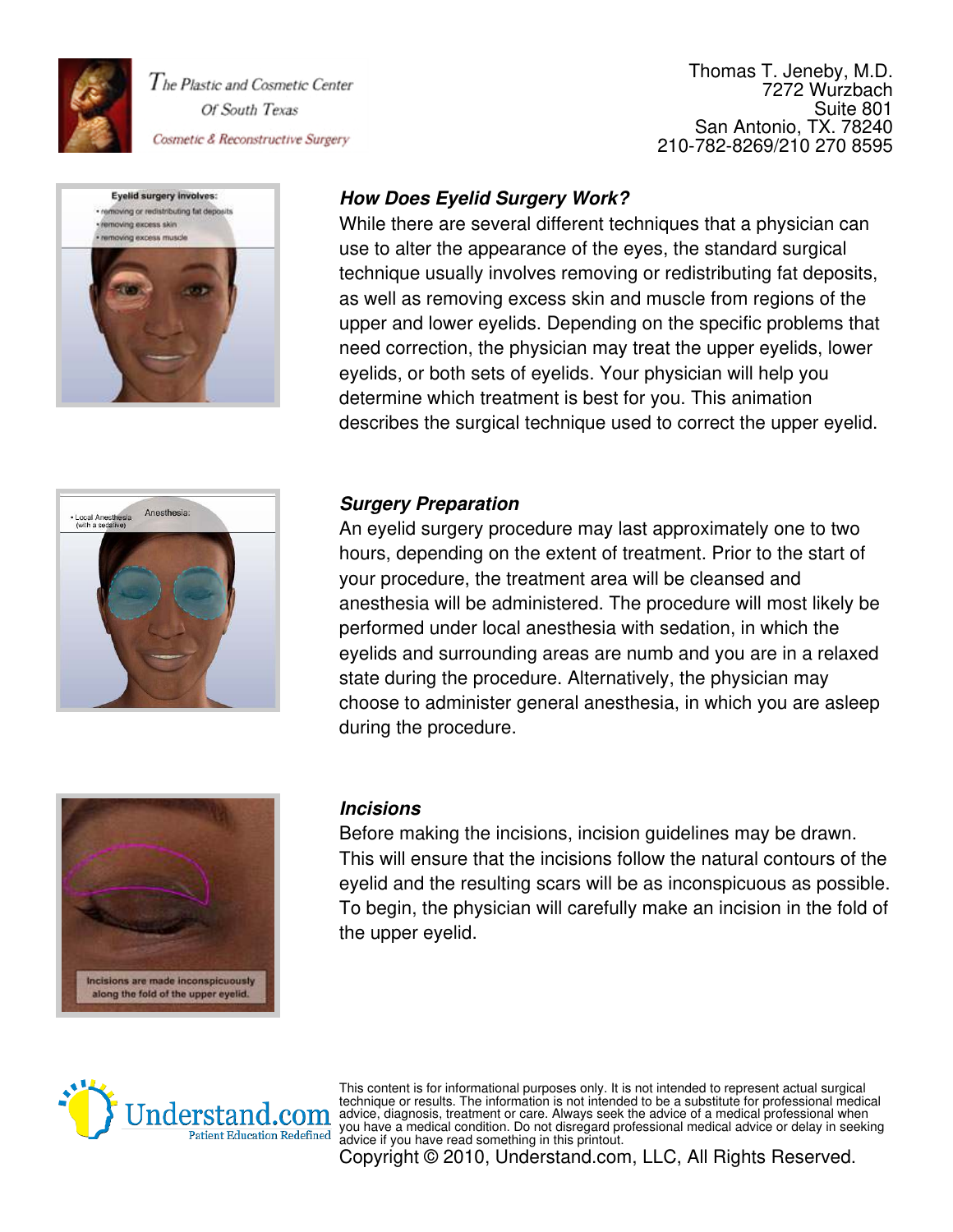

#### Thomas T. Jeneby, M.D. 7272 Wurzbach Suite 801 San Antonio, TX. 78240 210-782-8269/210 270 8595



## **Skin and Muscle Removal**

Using a variety of surgical instruments, the physician will carefully dissect a layer of excess skin from the upper eyelid, exposing the underlying muscle layer. In some instances, the physician will choose to remove a small strip of muscle from the upper eyelid, exposing the layers below.



#### **Fat Removal**

In order to gain access to the two fat deposits in the upper eyelid, the physician must first make very small incisions in the orbital septum, which is a thin membrane that lies between the layers of muscle and fat. By pressing on the upper eyelid, the physician will expose the fat deposits through each of the incisions. Using a series of instruments, the physician will remove a portion of each fat deposit to reduce the puffy appearance in the upper eyelid. The portion remaining will be allowed to recede back through the opening.



#### **Incision Closure**

After sculpting the fat deposits, the physician will close the incisions with non-absorbable or absorbable sutures. The physician may apply a protective ointment, and in some cases small sterile bandages to keep the incisions moist and promote proper healing.



This content is for informational purposes only. It is not intended to represent actual surgical technique or results. The information is not intended to be a substitute for professional medical advice, diagnosis, treatment or care. Always seek the advice of a medical professional when you have a medical condition. Do not disregard professional medical advice or delay in seeking advice if you have read something in this printout.